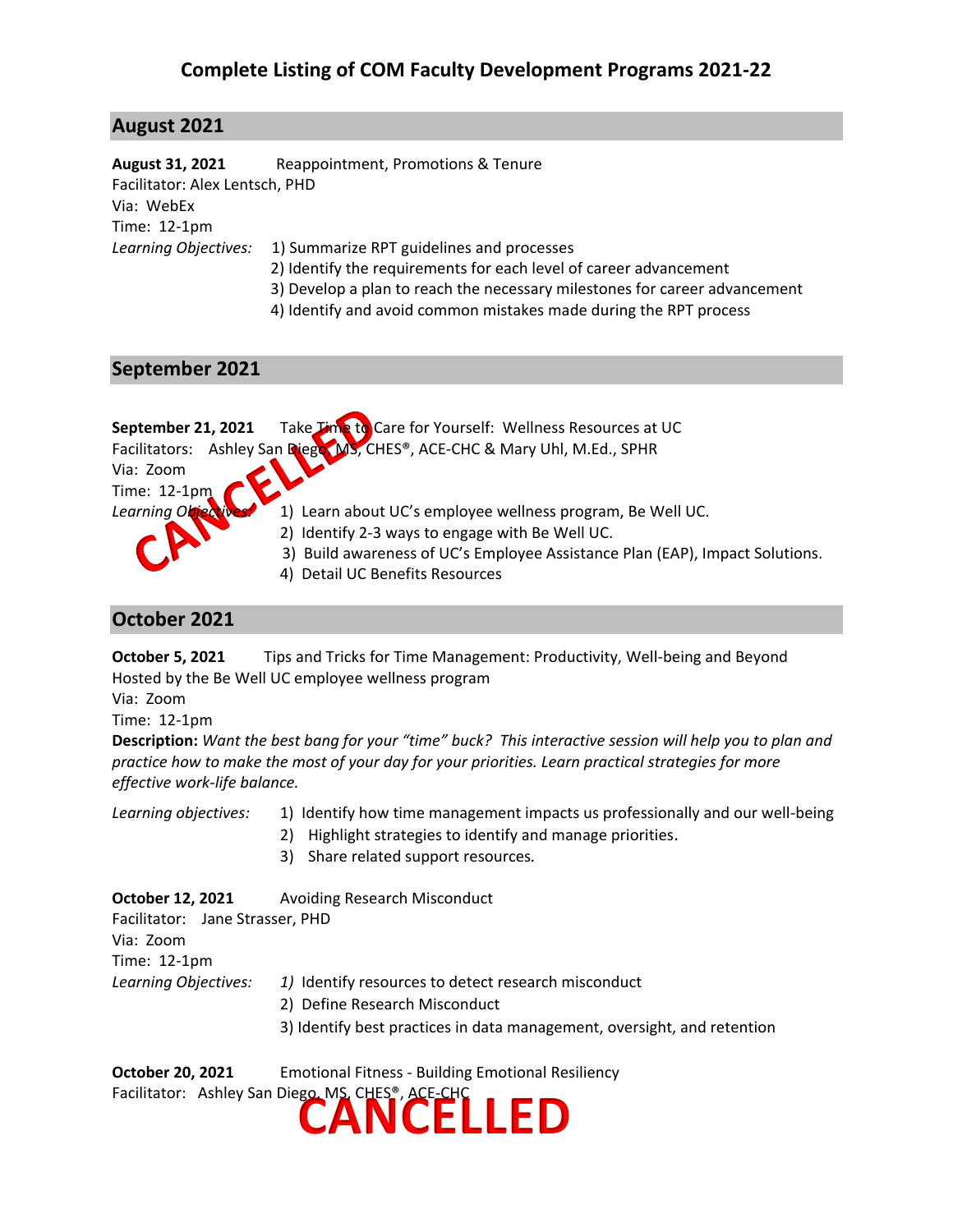| Via: Zoom<br>Time: 12-1pm<br>Learning Objectives:                                              | 1. Define emotional fitness foundationally and for yourself.<br>2. Identify benefits and strategies to practicing emotional fitness.<br>3. Highlight related resources                                                                                                                                   |
|------------------------------------------------------------------------------------------------|----------------------------------------------------------------------------------------------------------------------------------------------------------------------------------------------------------------------------------------------------------------------------------------------------------|
| October 26, 2021<br>Facilitator: Sarah Pickle, MD<br>Via: Zoom<br>Time: 12-1pm                 | Course Design with Inclusion in Mind: A Practical Toolkit for Medical Educators                                                                                                                                                                                                                          |
| Learning Objectives:                                                                           | 1) Define equity and inclusion as they pertain to curriculum design<br>2) Describe universal learning design<br>3) List 3 strategies for inclusive teaching you can apply to your course<br>4) Identify 3 opportunities for inclusion in your course in content, teaching<br>methods, and assessment     |
| <b>November 2021</b>                                                                           |                                                                                                                                                                                                                                                                                                          |
| <b>November 2, 2021</b><br>Facilitator:<br>Via:<br>Time: 12pm - 1:00pm<br>Learning Objectives: | Not having one                                                                                                                                                                                                                                                                                           |
| <b>November 4, 2021</b><br>Facilitator: John Quinlan, MD<br>Via: Zoom<br>Time: 12-1pm          | Computerized Assessment of Clinical Decision-Making (CME credit)                                                                                                                                                                                                                                         |
| Learning Objectives:                                                                           | 1) Describe criteria by which clinical decisions are made.<br>2) Build a clinical case that requires a series of clinical decisions.<br>3) Score decision choices as beneficial/neutral/harmful to be scored by a<br>computerized testing platform.<br>4) List strengths and weaknesses of this approach |
| <b>November 9, 2021</b><br>Facilitator: Jen Veevers, PHD                                       | How to Craft a Successful Specific Aims Page                                                                                                                                                                                                                                                             |

Via: Zoom Time: 12-1pm

- Learning Objectives: 1) Identify the key features of a Specific Aims page
	- 2) Create a conceptual framework for a research proposal
	- 3) Translate a conceptual framework into the outline of a Specific Aims page
	- 4) Understand the do's and don'ts of a Specific Aims page

| <b>November 16, 2021</b><br>Physician Burnout - A Personal Experience Story                         |  |
|-----------------------------------------------------------------------------------------------------|--|
| Mike Holliday, MD<br>Facilitator:                                                                   |  |
| Via: Zoom                                                                                           |  |
| Time: 12-1pm                                                                                        |  |
| 1) Explain how the individual, local environment, organization and national<br>Learning Objectives: |  |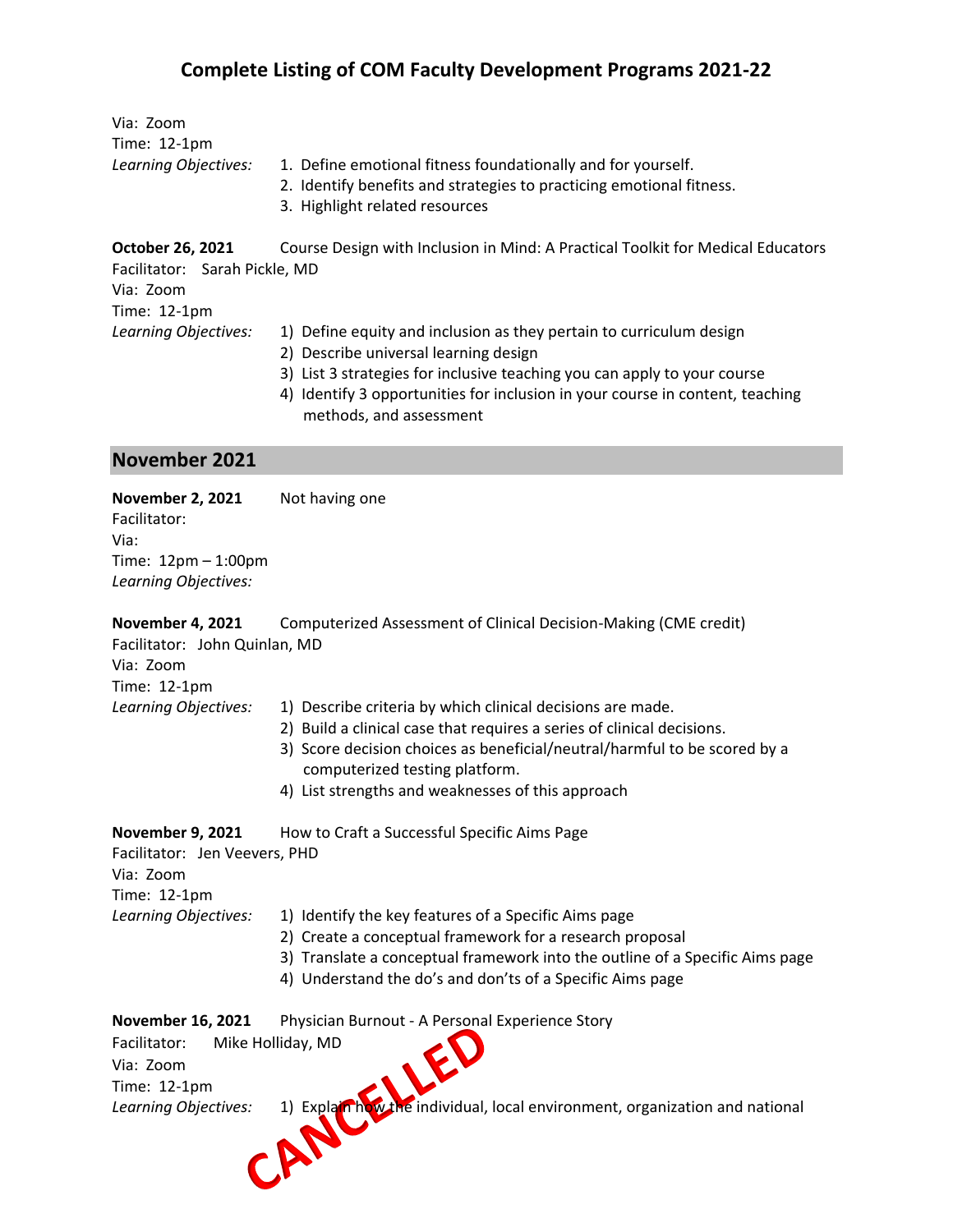system factors interact in those with burnout

- 2) Question dichotomous views of burnout that only address either individual resiliency or system factors
- 3) Give an example of an integrated approach to increase joy in the workplace

## **December 2021**

| December 7, 2021<br>Facilitator: Heather Christensen, PHD<br>Room: Zoom<br>Time: 12-1pm | Connecting Women in Medicine & Science                                                                  |
|-----------------------------------------------------------------------------------------|---------------------------------------------------------------------------------------------------------|
| Learning objectives:                                                                    | 1) Identify groups and individuals at UCCoM that focus their work on women in<br>medicine and science.  |
|                                                                                         | 2) Identify professional organizations that impact women in medicine and<br>science.                    |
|                                                                                         | 3) Discuss how making connections with these group can improve one's career.                            |
| <b>December 14, 2021</b><br>Via: Zoom                                                   | Successfully Building (and managing) a Lab<br>Facilitators: Jason Blackard, PHD and Laura Conforti, PHD |
| Time: 12-1pm                                                                            |                                                                                                         |
| Learning Objectives:                                                                    | 1) Appreciate their roles(s) as supervisors, mentors, and/or mentees                                    |

- 2) Discuss the elements of a successful lab environment
- 3) Discuss the impact of culture on lab function and harmony

## **January 2022**

| January 11, 2022                | From Career Development Award to R-funded Research Projects                                                                                     |
|---------------------------------|-------------------------------------------------------------------------------------------------------------------------------------------------|
| Facilitator: Jeffrey Strawn, MD |                                                                                                                                                 |
| Via: Zoom                       |                                                                                                                                                 |
| Time: 12-1pm                    |                                                                                                                                                 |
| Learning Objectives:            | 1) Develop strategies to link pilot work to specific funding mechanisms and<br>"project grants."                                                |
|                                 | 2) Describe key steps to leveraging successes and set-backs during the career<br>development award.                                             |
|                                 | 3) Identify interventions—during a career development award—to boost score<br>driving components of your first R-level submission.              |
| <b>January 18, 2022</b>         | Mindfulness 101: Why and How to Start a mindfulness practice                                                                                    |
| Facilitator:                    | Sian Cotton, PHD                                                                                                                                |
| Via: Zoom                       |                                                                                                                                                 |
| Time: 12-1pm                    |                                                                                                                                                 |
| Learning Objectives:            | 1) Define mindfulness, including the differences between formal and informal<br>mindfulness practices                                           |
|                                 | 2) Describe the science behind the health benefits of a regular mindfulness<br>practice, including understanding potential mechanisms of action |
|                                 | 3) Understand how to implement simple strategies to begin a mindfulness<br>practice, including early habit formation                            |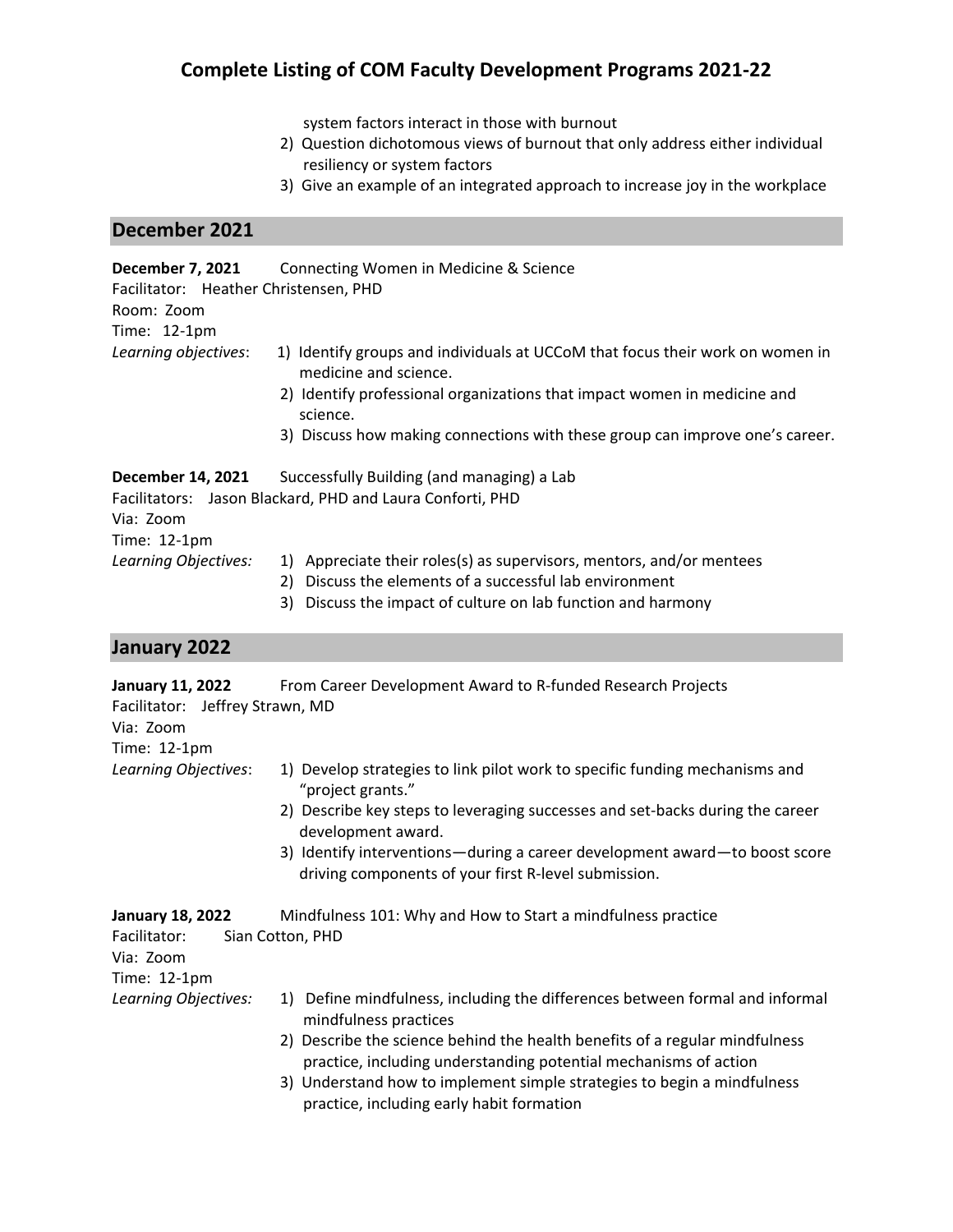4) Experientially practice one mindfulness technique

**January 26, 2022** The Alchemy of academic medicine: Converting educational work into scholarship (CME Credit) Facilitator: Benjamin Kinnear, MD, MEd Via: Zoom <https://ucincinnati.zoom.us/j/95659340074?pwd=ZkhjZ29nY3NjSkdPRnlGMnc2a0s4QT09> Meeting ID: 956 5934 0074 Passcode: 379587 Time: 12-1pm *Learning Objectives:* 1) Describe what constitutes educational scholarship and reflect on your motivations for pursuing it 2) Choose strategies to overcome common barriers to scholarship (time, funding, teams).

3) Translate your current educational activities into meaningful scholarly outputs

#### **February 2022**

| <b>February 2, 2022</b>                                                                   | Leadership: Effectively Managing Teams                                                                                                                                                                                                                                                                                                                                                 |
|-------------------------------------------------------------------------------------------|----------------------------------------------------------------------------------------------------------------------------------------------------------------------------------------------------------------------------------------------------------------------------------------------------------------------------------------------------------------------------------------|
| Facilitator: Jack Kues, PHD<br>Via: Zoom<br>Time: 12-1pm                                  |                                                                                                                                                                                                                                                                                                                                                                                        |
| Learning Objectives:                                                                      | 1) Distinguish between leadership and management activities in a team<br>2) Identify different styles of leadership and how they apply to different types<br>of teams<br>3) Utilize strategies to promote optimal functioning within teams<br>4) Recognize team dysfunction and its causes                                                                                             |
| February 8, 2022<br>Facilitator: Ken Greis, PHD<br>Via: Zoom<br>Time: 12-1pm              | How to Engage/Leverage Shared Research Core Facilities                                                                                                                                                                                                                                                                                                                                 |
| Learning Objectives:                                                                      | Understand what it means to be a Shared Research Core facility.<br>1)<br>Understand how these facilities are financed and maintain government cost<br>2)<br>compliance.<br>3) Understand which Shared Research Core facilities are available to<br>researcher in the Academic Health Center.<br>4) Understand the best practices for engaging with Shared Research Core<br>facilities. |
| <b>February 16, 2022</b><br>Facilitator: Jennifer Molano, MD<br>Via: Zoom<br>Time: 12-1pm | Acting on The Pebbles in Our Shoes: A Pathway Towards Well-being                                                                                                                                                                                                                                                                                                                       |
| Learning objectives:                                                                      | 1) Explain the importance of engagement in cultivating a culture of well-being.<br>2) Discuss the Listen-Sort-Empower model as a tool to identify drivers that may                                                                                                                                                                                                                     |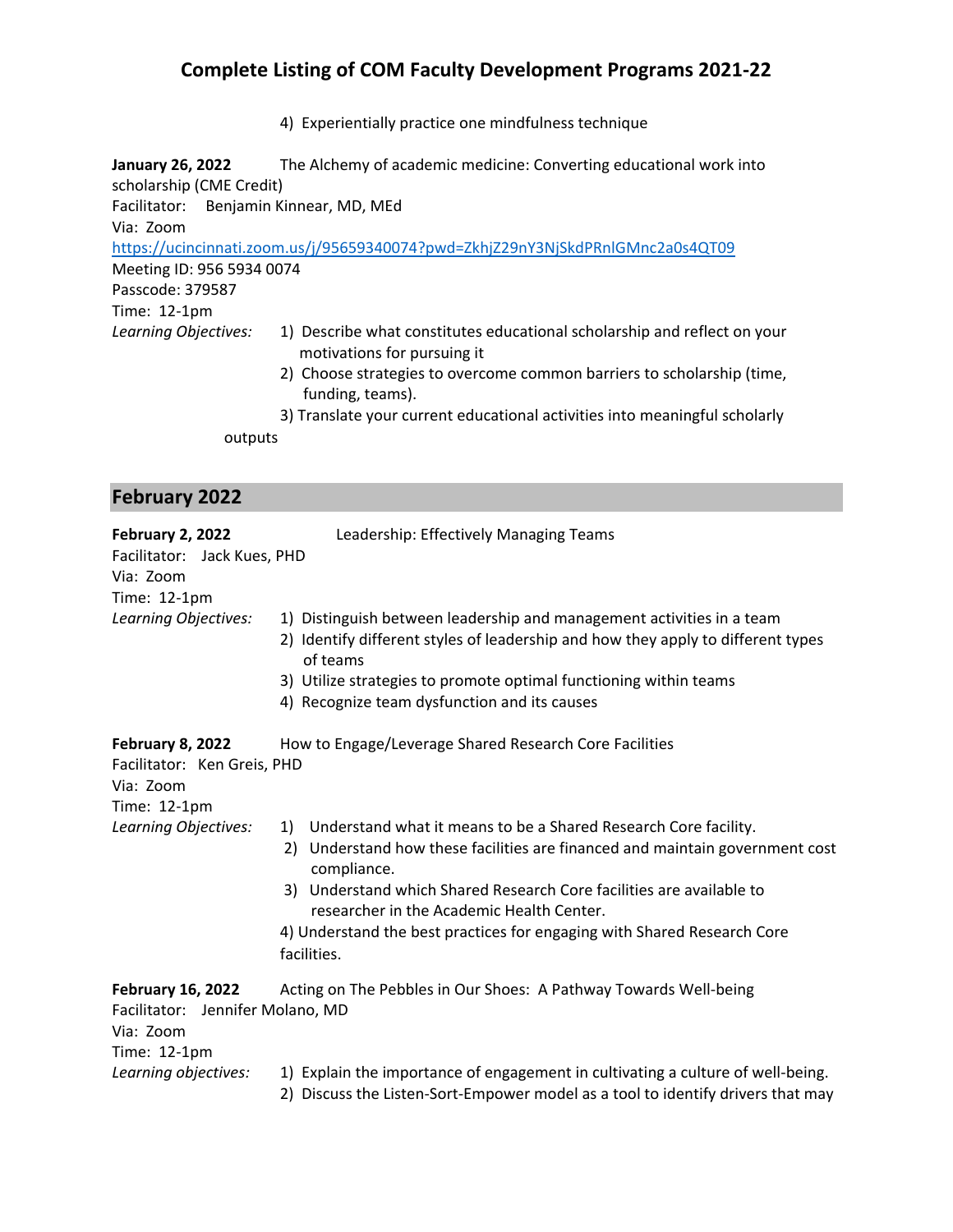impact well-being.

3) Illustrate how the Listen-Sort-Empower model can be used in a work-unit setting

# **March 2022**

| March 1, 2022<br>Via: Zoom<br>Time: 12-1pm                                          | Financial Planning for Early Career Health Care Providers<br>Facilitators: Seetharam Chadalavada, MD, MS and Casey Reed, MD                                                                                                                                                                                 |
|-------------------------------------------------------------------------------------|-------------------------------------------------------------------------------------------------------------------------------------------------------------------------------------------------------------------------------------------------------------------------------------------------------------|
| Learning objectives:                                                                | 1) Identify important financial needs of early career health care providers.<br>2) Demonstrate the importance of life and disability insurance.<br>3) Explore methods of student loan management.<br>4) Differentiate types of retirement accounts and their benefits.                                      |
| March 2, 2022<br>Via: Zoom<br>Join Zoom Meeting                                     | Leveraging Community Partnerships in Teaching<br>Facilitators: Christine O'Dea, MD, Charles Schubert, MD, Anna Goroncy, MD and Joseph Kiesler, MD                                                                                                                                                           |
| Meeting ID: 964 2287 8078<br>Passcode: 077790<br>Time: 12-1pm                       | https://ucincinnati.zoom.us/j/96422878078?pwd=YmJLRUdqandWRXF0QnZvaFdEVTNPZz09                                                                                                                                                                                                                              |
| Learning Objectives:                                                                | 1) Describe the key elements of successful academic-community partnerships<br>2) Summarize the benefits for learners and the community in partnerships<br>3) Outline practical steps to building successful partnerships<br>4) Reflect on next steps for integrating community partnerships into curriculum |
| March 10, 2022<br>Facilitator:<br>Jack Kues, PHD<br>Via: Zoom<br>Time: $12pm - 1pm$ | Team Science; Promoting Collaborations                                                                                                                                                                                                                                                                      |
| Learning Objectives:                                                                | 1) Review how "Team Science" has become a critical element of research and<br>training grants                                                                                                                                                                                                               |
|                                                                                     | 2) Define the basic underlying principles of "Team Science" and how they<br>affect everyday work<br>Describe current CCTST Team Science resources available to support<br>3)<br>researchers, educators, and administrators                                                                                  |
| March 15, 2022<br>Facilitator: Achala Vagal, MD<br>Via: Zoom<br>Time: 12-1pm        | Do you Know How to Breathe? Practical Tips to Harness the Power of Breath                                                                                                                                                                                                                                   |
| Learning Objectives:                                                                | 1) Identify the importance of breath awareness in our everyday lives.<br>2) Review and practice simple techniques of breath awareness for stress<br>reduction.                                                                                                                                              |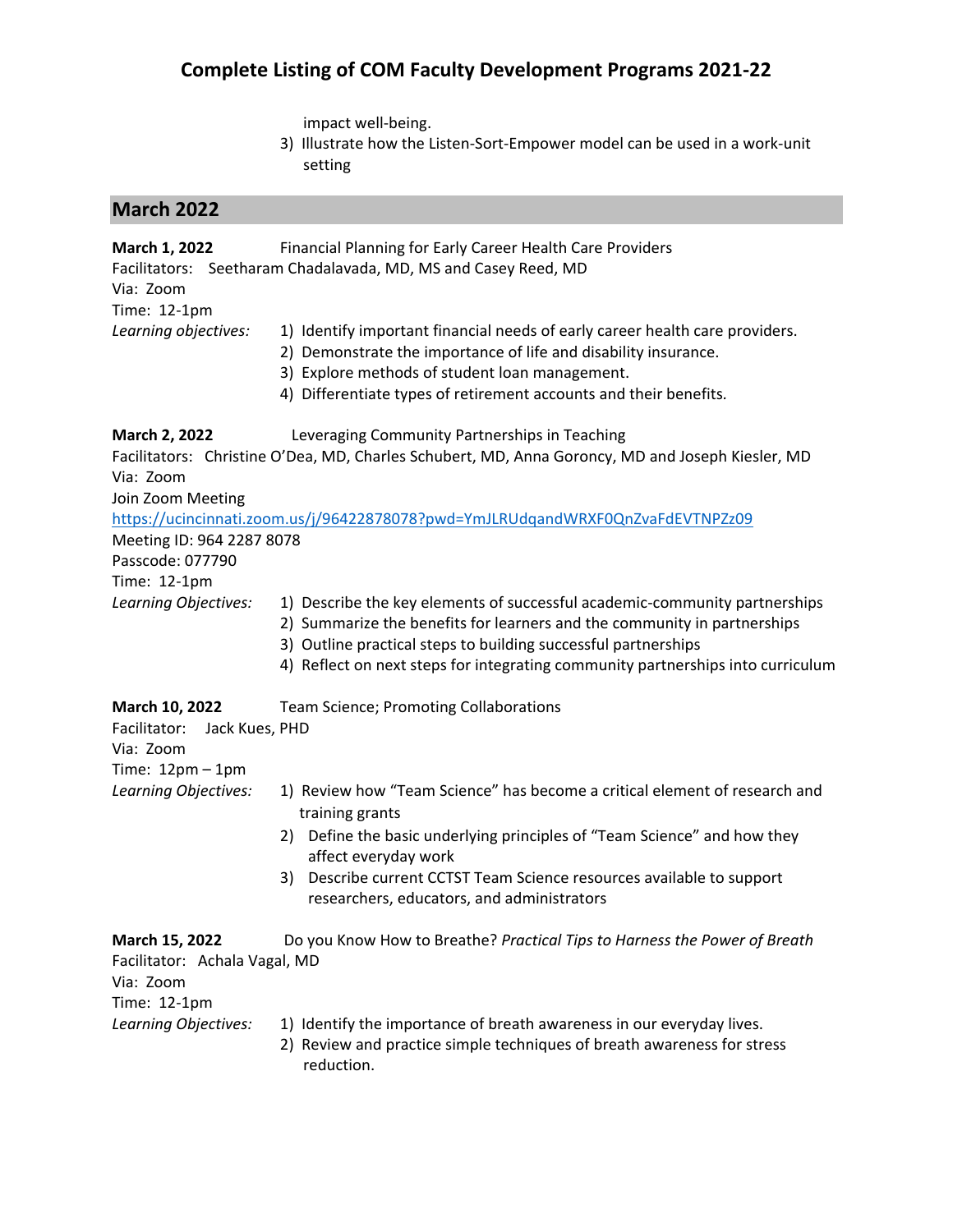3) Review and practice different techniques of breath work for stress reduction, clarity of mind, better sleep and higher energy.

**March 29, 2022** Team Based Learning Facilitator: Lisa Kelly, MD Via: Zoom Join Zoom Meeting <https://ucincinnati.zoom.us/j/97769433661?pwd=M1padC9iRnBOUHVSeGtsc2NDeHNJUT09> Meeting ID: 977 6943 3661 Passcode: 757994 Time: 12-1pm *Learning Objectives:*

### **April 2022**

**April 5, 2022** "Can't we all just get along?" Finding the middle ground that leads to effective Conflict Resolution

Facilitator: Liz Leenellett, MD Via: Zoom Time: 12-1pm

- *Learning Objectives:* 1) Identify your conflict style
	- - 2) Recognize the fundamental concepts of conflict management 3) Discuss specific conflict management styles and techniques
		- 4) Prepare for a difficult conversation

**April 12, 2022** Grant Writing Facilitator: Kevin Haworth, PHD Via: Zoom Time: 12-1pm *Learning Objectives:* 

**April 19, 2022** Holistic Wellness Approach (working title) Facilitator: Philip Diller, MD, PHD

Via: Zoom Time: 12-1pm *Learning Objectives:*

#### **April 26, 2022**

Facilitator: Via: Zoom Time: 12-1pm *Learning Objectives:*

### **May 2022**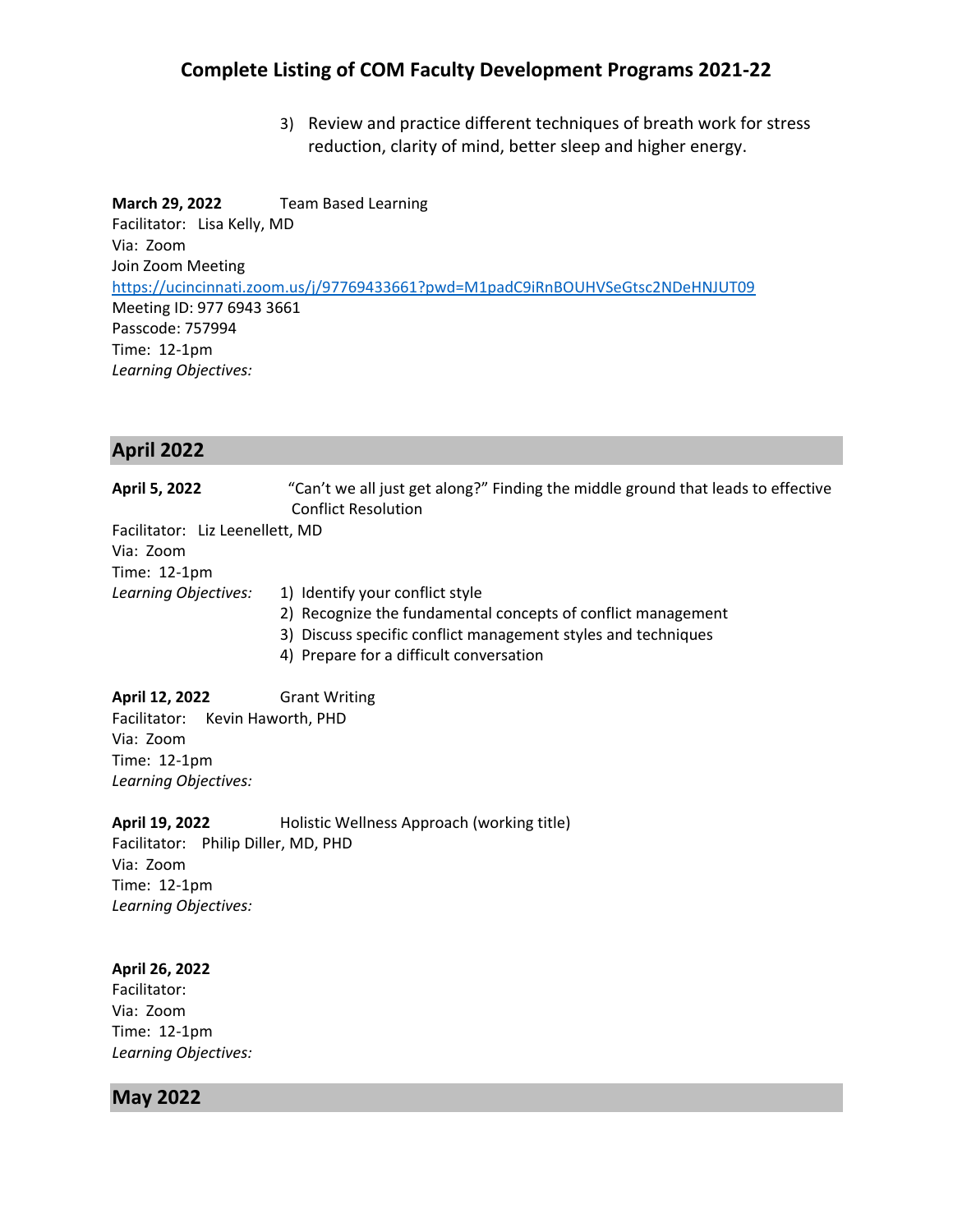| May 3, 2022                    | Taking Advantage of Your Annual Performance Review                                 |
|--------------------------------|------------------------------------------------------------------------------------|
| Facilitator: Alex Lentsch, PHD |                                                                                    |
| Via: Zoom                      |                                                                                    |
| Time: 12-1pm                   |                                                                                    |
| Learning objectives:           | 1) Develop an agenda that allows you to take control of your performance<br>review |
|                                | 2) Formulate realistic expectations and goals by working with your chief or chair  |
|                                | 3) Discuss what information you should include in your review and why              |
|                                | 4) Review what topics you should discuss with your chief or chair                  |
|                                | 5) Summarize how to deal with uncomfortable discussions                            |
|                                |                                                                                    |

**May 10, 2022** Research Mentoring Facilitator: Christy Holland, PHD Via: Zoom Time: 12-1pm *Learning objectives*:

| May 17, 2022 | Physicians and Mental Health: A Complicated Relationship |
|--------------|----------------------------------------------------------|
|              | Facilitator: Christopher Marett, MD, MPH                 |

# Via: Zoom

## **Time: 1:30pm – 2:30pm**

- *Learning Objectives:* 1)Understand major risk factors for mental health difficulties among physicians.
	- 2) Identify some potential signs of physician impairment.
	- 3) Describe some of the ethical and legal ramifications of physician impairment.
	- 4) Learn about some resources for mental health treatment for physicians

#### **May 31, 2022**

Facilitator: Via: Zoom Time: 12-1pm *Learning Objectives*:

#### **June 2022**

| June 7, 2022<br>Via: Zoom<br>Time: 12-1pm  | <b>Interviewing Techniques</b><br>Facilitator: Jennifer O'Toole, MD, MEd, SFHM                                                                                                                                                                                                                                    |
|--------------------------------------------|-------------------------------------------------------------------------------------------------------------------------------------------------------------------------------------------------------------------------------------------------------------------------------------------------------------------|
| Learning Objectives:                       | ) Describe common scenarios for conducting interviews in academic medicine<br>2) Develop a behavioral-based interview scenario/question to select for<br>traits/skills important to a role/specialty/program<br>3) Discuss ways to eliminate bias and promote diversity in the interview and<br>selection process |
| June 14, 2022<br>Facilitator:<br>Via: Zoom | Not having one                                                                                                                                                                                                                                                                                                    |